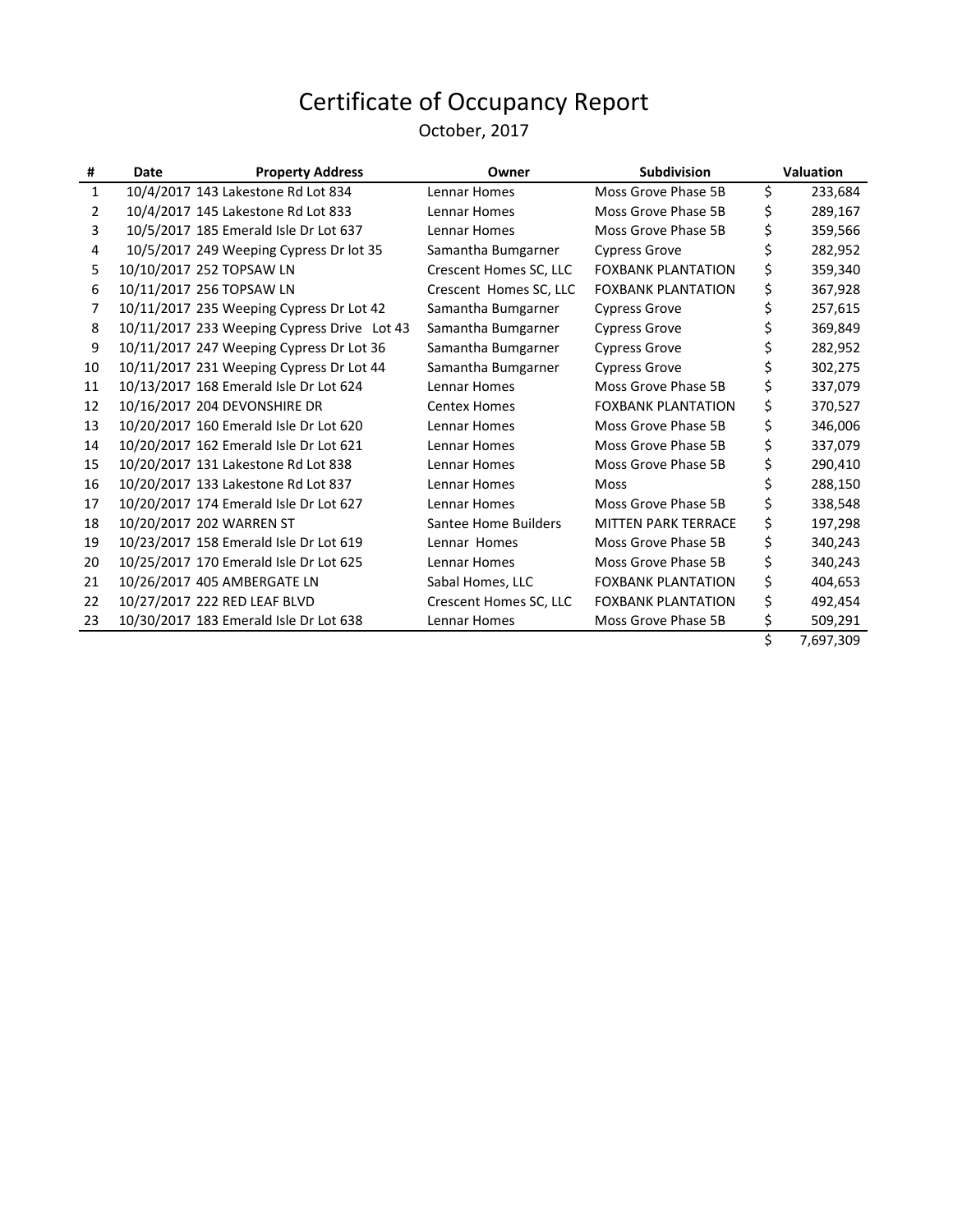#### November, 2017

| #  | Date | <b>Property Address</b>                   | Owner                 | <b>Subdivision</b>        | <b>Valuation</b> |
|----|------|-------------------------------------------|-----------------------|---------------------------|------------------|
| 1  |      | 11/3/2017 176 Emerald Isle Dr Lot 628     | Lennar Homes          | Moss Grove Phase 5B       | 360,696.00       |
| 2  |      | 11/3/2017 164 Emerald Isle Dr Lot 622     | Lennar Homes          | Moss Grove Phase 5B       | 376,290.00       |
| 3  |      | 11/3/2017 187 Weeping Cypress Drive       | Samantha Bumgarner    | <b>Cypress Grove</b>      | 425,106.00       |
| 4  |      | 11/6/2017 256 Weeping Cypress Dr Lot 193  | Samantha Bumgarner    | <b>Cypress Grove</b>      | 282,952.00       |
| 5. |      | 11/7/2017 409 AMBERGATE LN                | Sabal Homes, LLC      | <b>FOXBANK PLANTATION</b> | 378,211.00       |
| 6  |      | 11/7/2017 154 Emerald Isle Dr Lot 617     | Lennar Homes          | Moss Grove Phase 5B       | 338,548.00       |
| 7  |      | 11/7/2017 417 TOPCREST LN Lot 22          | <b>Crescent Homes</b> | Foxbank                   | 256,284.00       |
| 8  |      | 11/8/2017 233 Lazy River Lot 811          | Lennar Homes          | Moss Grove Phase 5B       | 233,684.00       |
| 9  |      | 11/13/2017 223 Lazy River Ln lot 806      | Lennar Homes          | Moss Grove Phase 5B       | 233,684.00       |
| 10 |      | 11/13/2017 517 Birchwood Dr               | Yes Communities       | Shannonwood               | 1,600.00         |
| 11 |      | 11/15/2017 250 Weeping Cypress Dr lot 190 | Samantha Bumgarner    | <b>Cypress Grove</b>      | 294,026.00       |
| 12 |      | 11/16/2017 400 Ambergate Ln Lot 56        | Sabal Homes, LLC      | <b>Foxbank Plantation</b> | 462,283.00       |
| 13 |      | 11/16/2017 156 Emerald Isle Dr Lot 618    | Lennar Homes          | Moss Grove Phase 5B       | 269,279.00       |
| 14 |      | 11/17/2017 134 Lakestone Rd Lot 831       | Lennar Homes          | Moss Grove Phase 5B       | 337,079.00       |
| 15 |      | 11/17/2017 132 lakestone Rd Lot 830       | Lennar Homes          | Moss Grove Phase 5B       | 360,696.00       |
| 16 |      | 11/30/2017 231 Lazy River Ln Lot 810      | Lennar Homes          | Moss Grove Phase 5B       | 290,410.00       |
| 17 |      | 11/30/2017 225 Lazy River Ln Lot 807      | Lennar Homes          | Moss Grove Phase 5B       | 289,167.00       |
| 18 |      | 11/30/2017 138 Lakestone Rd Lot 832       | Lennar Homes          | Moss Grove Phase 5B       | 359,566.00       |
| 19 |      | 11/30/2017 229 Lazy River Ln Lot 809      | Lennar Homes          | Moss Grove Phase 5B       | 288,150.00       |
| 20 |      | 11/30/2017 127 Lakestone Rd Lot 840       | Lennar Homes          | Moss Grove Phase 5B       | 246,792.00       |
| 21 |      | 11/30/2017 227 Lazy River Ln Lot 808      | Lennar Homes          | Moss Grove Phase 5B       | 290,410.00       |
| 22 |      | 11/30/2017 257 Weeping Cypress Lot 31     | Samantha Bumgarner    | <b>Cypress Grove</b>      | 320,581.00       |

6,695,494.00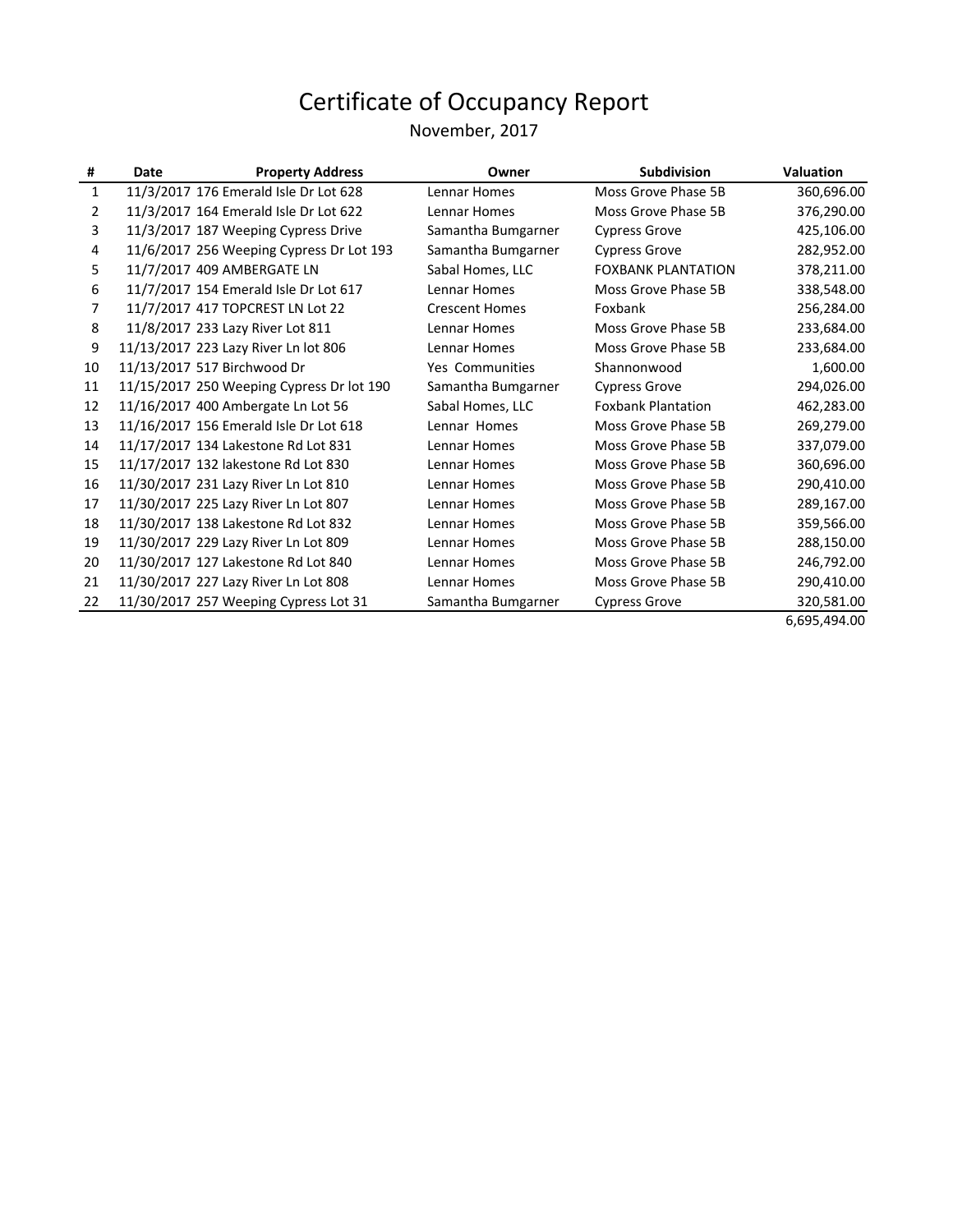#### December, 2017

| #  | Date | <b>Property Address</b>                   | Owner                  | <b>Subdivision</b>            | <b>Valuation</b> |
|----|------|-------------------------------------------|------------------------|-------------------------------|------------------|
| 1  |      | 12/6/2017 529 Alderly Dr Lot 10           | <b>Crescent Homes</b>  | <b>Foxbank Plantation</b>     | 393,353.00       |
| 2  |      | 12/6/2017 178 Emerald Isle Dr Lot 629     | Lennar Homes           | Moss Grove Phase 5B           | 340,243.00       |
| 3  |      | 12/7/2017 125 Yorkshire Dr Lot 47         | <b>Crescent Homes</b>  | <b>Foxbank Plantation</b>     | 256,656.00       |
| 4  |      | 12/8/2017 524 Alderly Dr Lot 71           | <b>Crescent Homes</b>  | <b>Foxbank Plantation</b>     | 247,583.00       |
| 5. |      | 12/11/2017 219 Lazy River Ln Lot 804      | Lennar Homes           | Moss Grove Phase 5B           | 246,792.00       |
| 6  |      | 12/11/2017 121 Yorkshire Dr Lot 49        | <b>Crescent Homes</b>  | <b>Foxbank Plantation</b>     | 237,339.00       |
| 7  |      | 12/13/2017 514 Alderly Dr Lot 66          | <b>Crescent Homes</b>  | <b>Foxbank Plantation</b>     | 353,238.00       |
| 8  |      | 12/13/2017 523 Alderly Dr Lot 9           | <b>Crescent Homes</b>  | <b>Foxbank Plantation</b>     | 423,072.00       |
| 9  |      | 12/13/2017 522 Alderly Dr Lot 70          | <b>Crescent Homes</b>  | <b>Foxbank Plantation</b>     | 266,793.00       |
| 10 |      | 12/13/2017 220 Lazy River Ln Lot 844      | Lennar Carolinas       | Moss Grove Phase 5B           | 233,684.00       |
| 11 |      | 12/13/2017 258 Weeping Cypress Dr Lot 194 | Samantha Bumgarner     | <b>Cypress Grove</b>          | 355,272.00       |
| 12 |      | 12/13/2017 533 Alderly Dr Lot 11          | <b>Crescent Homes</b>  | <b>Foxbank Plantation</b>     | 323,293.00       |
| 13 |      | 12/13/2017 469 N Hwy 52 Suite A           | <b>Cohen Gaskins</b>   | <b>Starbucks Shopping Ctr</b> | 240,000.00       |
| 14 |      | 12/15/2017 119 Yorkshire Dr Lot 50        | <b>Crescent Homes</b>  | <b>Foxbank Plantation</b>     | 280,160.00       |
| 15 |      | 12/18/2017 129 Lakestone Rd Lot 839       | Lennar homes           | Moss Grove Phase 5B           | 233,684.00       |
| 16 |      | 12/19/2017 224 Lazy River Ln Lot 842      | Lennar Homes           | Moss Grove Phase 5B           | 233,684.00       |
| 17 |      | 12/19/2017 212 Lazy River Lot 848         | Lennar Homes           | Moss Grove Phase 5B           | 468,385.00       |
| 18 |      | 12/19/2017 221 Lazy River Ln Lot 805      | Lennar Homes           | Moss Grove Phase 5B           | 340,243.00       |
| 19 |      | 12/20/2017 222 Lazy River Ln Lot 843      | Lennar homes           | Moss Grove Phase 5B           | 290,410.00       |
| 20 |      | 12/21/2017 512 Alderly Dr Lot 65          | <b>Crescent Homes</b>  | <b>Foxbank Plantation</b>     | 342,616.00       |
| 21 |      | 12/22/2017 518 Birchwood Dr               | <b>Yes Communities</b> | Shannonwood                   | 1,600.00         |

6,108,100.00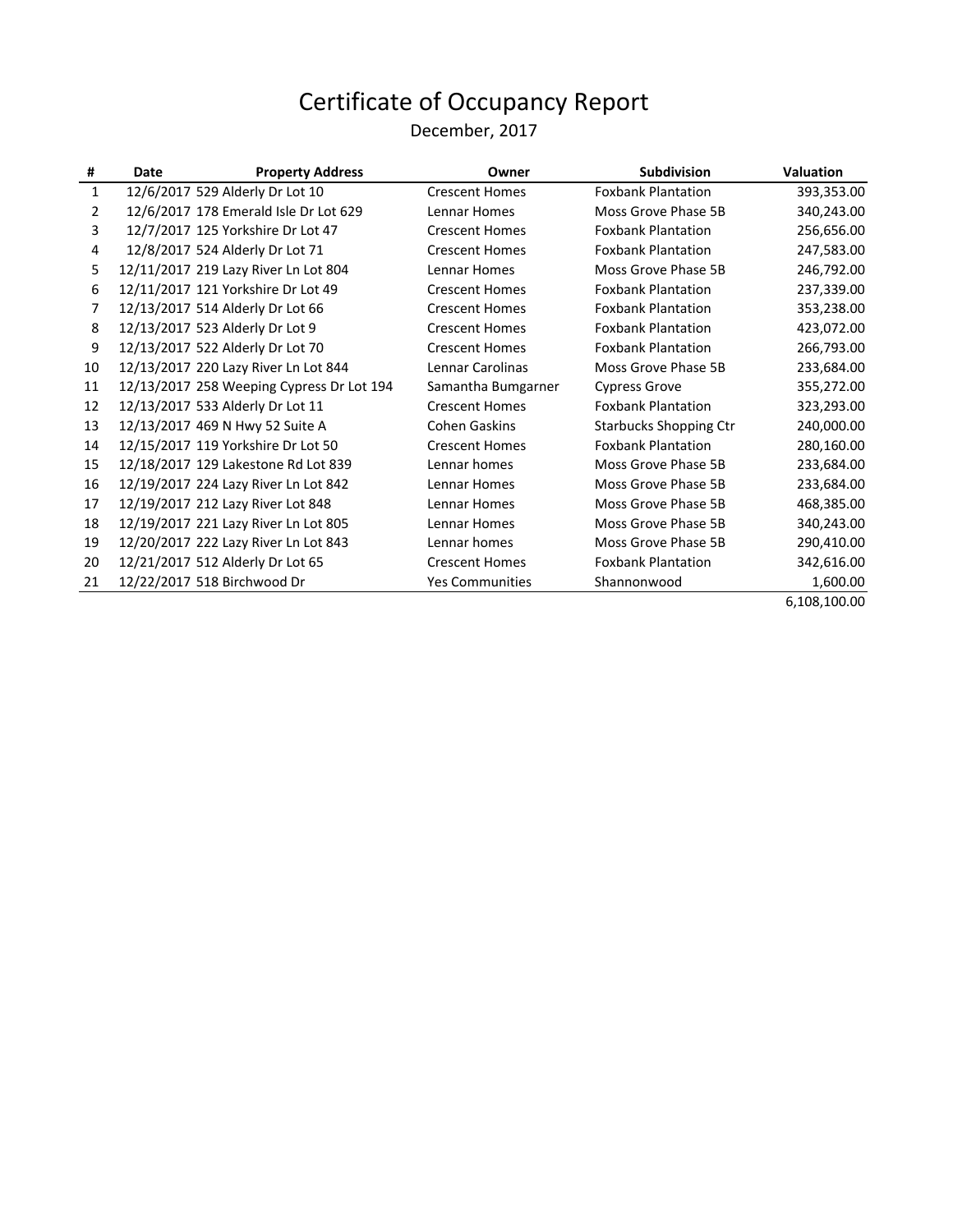#### January, 2018

| #  | Date | <b>Property Address</b>                  | Owner                  | <b>Subdivision</b>        | <b>Valuation</b>  |
|----|------|------------------------------------------|------------------------|---------------------------|-------------------|
| 1  |      | 1/8/2018 536 PENDLETON DR                | Crescent homes SC, LLC | <b>FOXBANK PLANTATION</b> | 419,908.00        |
| 2  |      | 1/10/2018 508 Alderly Dr Lot 63          | <b>Crescent Homes</b>  | <b>Foxbank Plantation</b> | 353,238.00        |
| 3  |      | 1/11/2018 518 Alderly Dr Lot 68          | <b>Crescent Homes</b>  | <b>Foxbank Plantation</b> | 323,293.00        |
| 4  |      | 1/16/2018 214 Lazy River Ln lot 847      | Lennar Carolinas       | Moss Grove Phase 5B       | 247,357.00        |
| 5. |      | 1/17/2018 123 Yorkshire Dr Lot 48        | <b>Crescent Homes</b>  | <b>Foxbank Plantation</b> | 307,280.00        |
| 6  |      | 1/18/2018 107 Lakestone Rd Lot 814       | Lennar Homes           | Moss Grove Phase 5B       | 346,006.00        |
| 7  |      | 1/18/2018 520 Alderly Dr Lot 69          | <b>Crescent Homes</b>  | <b>Foxbank Plantation</b> | 340,469.00        |
| 8  |      | 1/23/2018 252 Weeping Cypress Dr Lot 191 | Samantha Bumgarner     | Moss Grove Phase 5B       | 375,047.00        |
| 9  |      | 1/24/2018 509 Alderly Dr Lot 6           | <b>Crescent Homes</b>  | <b>Foxbank Plantation</b> | 381,827.00        |
| 10 |      | 1/24/2018 228 Weeping Cypress Dr Lot 181 | Samantha Bumgarner     | <b>Cypress Grove</b>      | 342,955.00        |
| 11 |      | 1/25/2018 130 yorkshire dr lot 82        | <b>Crescent Homes</b>  | <b>Foxbank Plantation</b> | 325,440.00        |
| 12 |      | 1/25/2018 516 Alderly Dr lot 67          | Crescent Homes         | <b>Foxbank Plantation</b> | 353,238.00        |
| 13 |      | 1/26/2018 213 Lazy River Ln lot 801      | Lennar Carolinas       | Moss Grove Phase 5B       | 288,150.00        |
| 14 |      | 1/30/2018 216 Lazy River Ln Lot 846      | Lennar Carolinas       | Moss Grove Phase 5B       | 233,684.00        |
| 15 |      | 1/30/2018 567 Alderly Dr Lot 27          | <b>Crescent Homes</b>  | <b>Foxbank Plantation</b> | 375,725.00        |
| 16 |      | 1/30/2018 106 RED LEAF BLVD              | Crescent Homes SC, LLC | <b>FOXBANK PLANTATION</b> | 422,281.00        |
| 17 |      | 1/31/2018 244 Weeping Cypress Dr Lot 187 | Samantha Bumgarner     | <b>Cypress Grove</b>      | 369,849.00        |
| 18 |      | 1/31/2018 528 Alderly Dr Lot 72          | <b>Crescent Homes</b>  | <b>Foxbank Plantation</b> | 326,796.00        |
| 19 |      | 1/31/2018 127 Yorkshire Dr Lot 46        | Crescent Homes SC, LLC | <b>Foxbank Plantation</b> | 264,340.00        |
| 20 |      | 1/31/2018 217 Lazy River Ln lot 803      | Lennar Carolinas       | Moss Grove Phase 5B       | 289,167.00        |
|    |      |                                          |                        |                           | $\sim$ coc oro oo |

6,686,050.00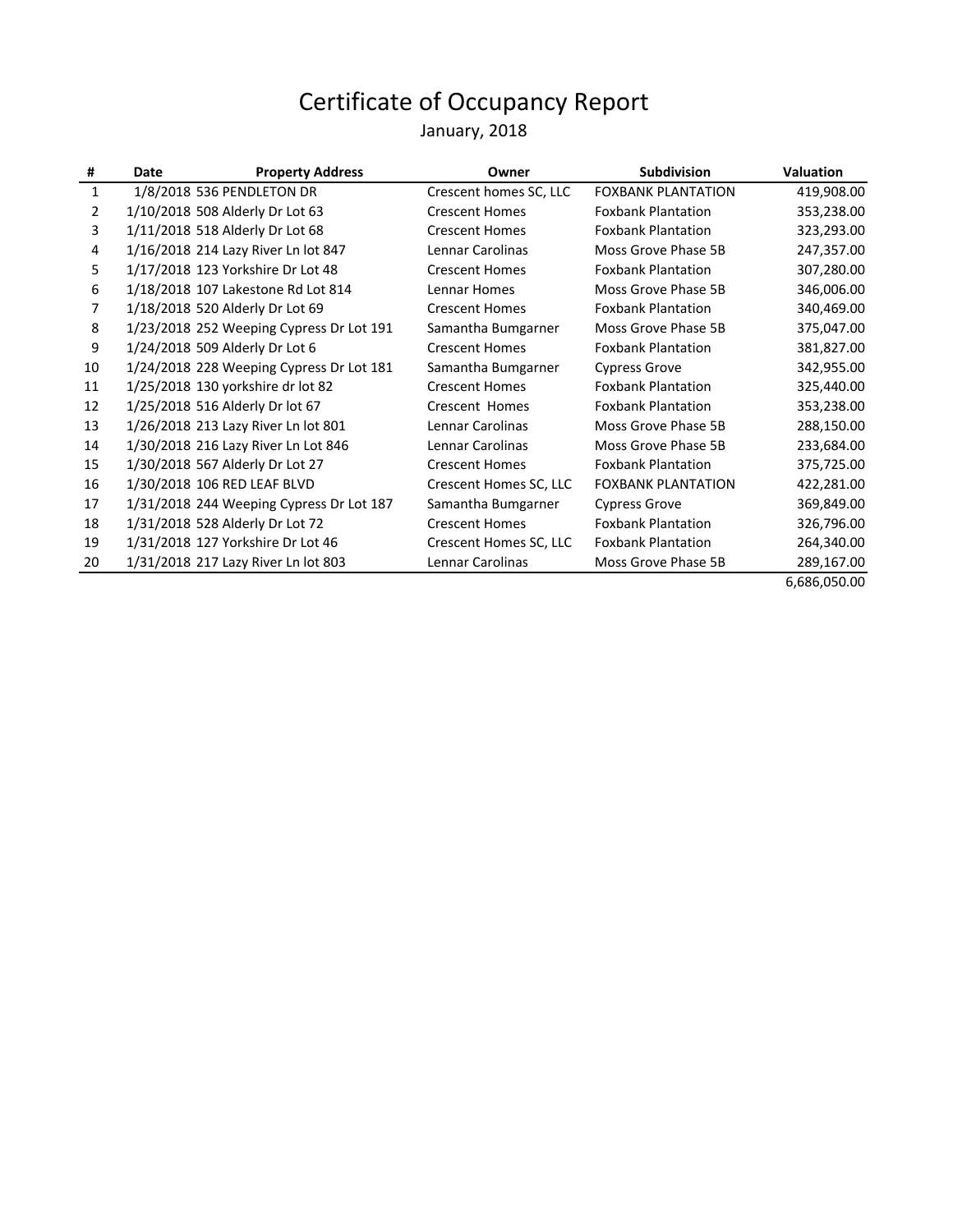#### February, 2018

| #            | Date | <b>Property Address</b>                   | Owner                          | <b>Subdivision</b>        | <b>Valuation</b> |
|--------------|------|-------------------------------------------|--------------------------------|---------------------------|------------------|
| $\mathbf{1}$ |      | 2/1/2018 215 Lazy River Ln lot 802        | Lennar Carolinas               | Moss Grove Phase 5B       | 233,684          |
| 2            |      | 2/1/2018 303 Broughton Rd                 | <b>CB Murrary Construction</b> |                           | 394,483          |
| 3            |      | 2/1/2018 129 Yorkshire Dr Lot 45          | <b>Crescent Homes</b>          | <b>Foxbank Plantation</b> | 256,656          |
| 4            |      | 2/6/2018 204 Lazy River Ln Lot 850        | Lennar Homes                   | Moss Grove Phase 5B       | 233,684          |
| 5.           |      | 2/6/2018 206 Lazy River Ln Lot 849        | Lennar Homes                   | Moss Grove Phase 5B       | 247,357          |
| 6            |      | 2/13/2018 443 Brookgreen Dr               | H & H Constructors             | <b>Cypress Grove</b>      | 346,797          |
| 7            |      | 2/13/2018 206 Devonshire Dr Lot 34        | <b>Centex Homes</b>            | <b>Foxbank Plantation</b> | 401,037          |
| 8            |      | 2/14/2018 515 Alderly Dr Lot 7            | <b>Crescent Homes</b>          | <b>Foxbank Plantation</b> | 384,313          |
| 9            |      | 2/16/2018 519 WHITESVILLE RD              | RAD BUILDERS, LLC              | <b>WHITESVILLE</b>        | 85,000           |
| 10           |      | 2/21/2018 113 Guinness Ln Lot 711         | <b>Lennar Homes</b>            | Moss Grove Phase 5B       | 360,696          |
| 11           |      | 2/21/2018 303 Sunny Springs Trail Lot 708 | Lennar Carolinas               | Moss Grove Phase 5B       | 233,684          |
| 12           |      | 2/21/2018 300 Sunny Springs Trail Lot 701 | Lennar Carolinas               | Moss Grove Phase 5B       | 233,684          |
| 13           |      | 2/22/2018 310 Sunny Springs Trail Lot 706 | Lennar Carolinas               | Moss Grove Phase 5B       | 398,099          |
| 14           |      | 2/22/2018 306 Sunny Springs Trail Lot 704 | Lennar Carolinas               | Moss Grove Phase 5B       | 247,357          |
| 15           |      | 2/22/2018 308 Sunny Springs Trail Lot 705 | Lennar Carolinas               | Moss Grove Phase 5B       | 289,167          |
| 16           |      | 2/22/2018 302 Sunny Springs Trail Lot 702 | Lennar Carolinas               | Moss Grove Phase 5B       | 290,410          |
| 17           |      | 2/22/2018 115 Guinness Ln Lot 712         | Lennar Carolinas               | Moss Grove Phase 5B       | 337,079          |
| 18           |      | 2/22/2018 304 Sunny Spring Trail Lot 703  | Lennar Carolinas               | Moss Grove Phase 5B       | 233,684          |
| 19           |      | 2/26/2018 305 Sunny Springs Trail Lot 707 | Lennar Carolinas               | Moss Grove Phase 5B       | 433,694          |
| 20           |      | 2/27/2018 500 Lateleaf Drive Lot 212      | Eastwood Homes                 | <b>Cypress Grove</b>      | 302,275          |
|              |      |                                           |                                |                           |                  |

 $$ 5,942,840$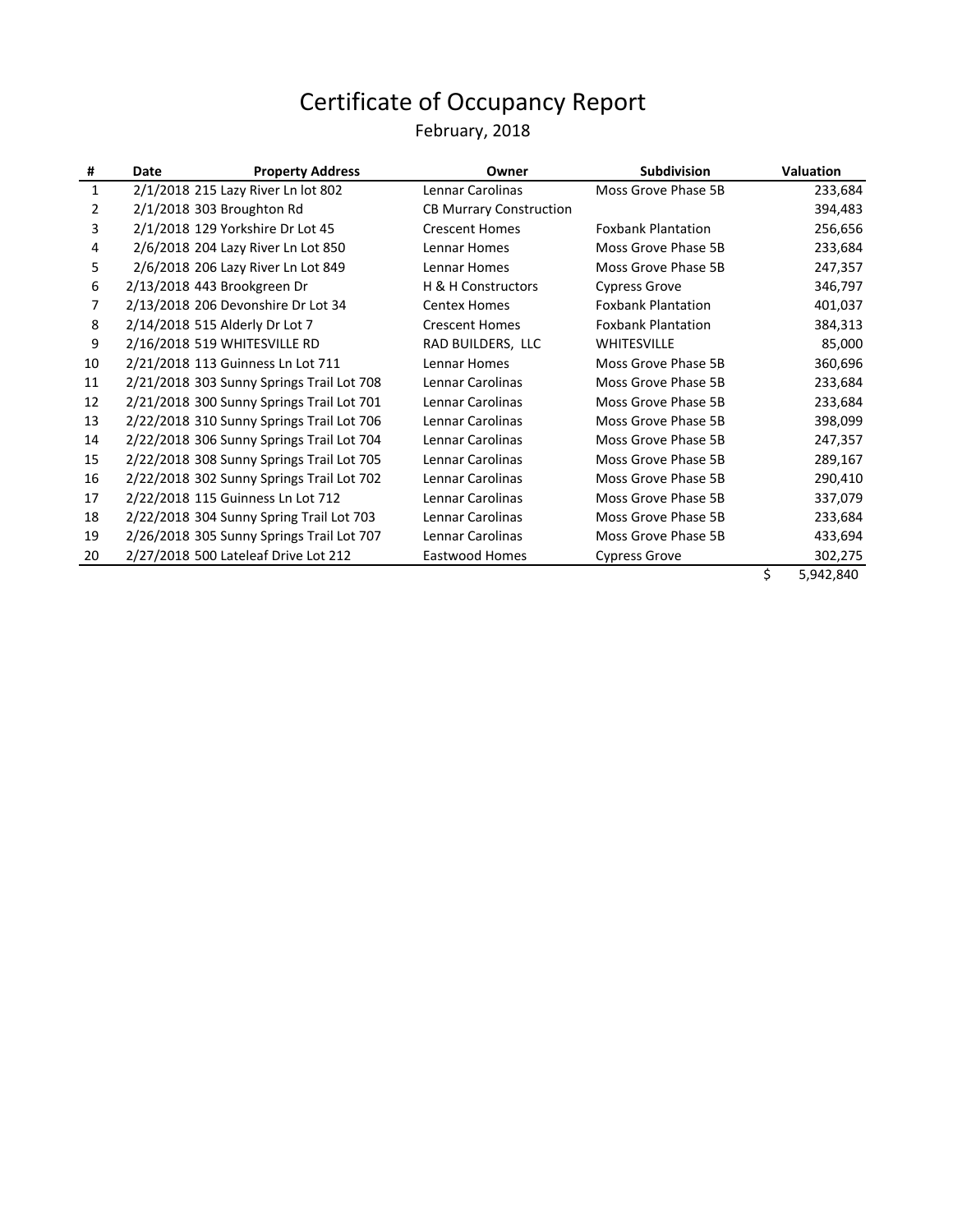#### March, 2018

| #  | Date | <b>Property Address</b>                   | Owner                          | <b>Subdivision</b>        | <b>Valuation</b> |
|----|------|-------------------------------------------|--------------------------------|---------------------------|------------------|
| 1  |      | 2/1/2018 215 Lazy River Ln lot 802        | Lennar Carolinas               | Moss Grove Phase 5B       | 233,684          |
| 2  |      | 2/1/2018 303 Broughton Rd                 | <b>CB Murrary Construction</b> |                           | 394,483          |
| 3  |      | 2/1/2018 129 Yorkshire Dr Lot 45          | <b>Crescent Homes</b>          | <b>Foxbank Plantation</b> | 256,656          |
| 4  |      | 2/6/2018 204 Lazy River Ln Lot 850        | Lennar Homes                   | Moss Grove Phase 5B       | 233,684          |
| 5. |      | 2/6/2018 206 Lazy River Ln Lot 849        | Lennar Homes                   | Moss Grove Phase 5B       | 247,357          |
| 6  |      | 2/13/2018 443 Brookgreen Dr               | H & H Constructors             | <b>Cypress Grove</b>      | 346,797          |
| 7  |      | 2/13/2018 206 Devonshire Dr Lot 34        | <b>Centex Homes</b>            | <b>Foxbank Plantation</b> | 401,037          |
| 8  |      | 2/14/2018 515 Alderly Dr Lot 7            | <b>Crescent Homes</b>          | <b>Foxbank Plantation</b> | 384,313          |
| 9  |      | 2/16/2018 519 WHITESVILLE RD              | RAD BUILDERS, LLC              | <b>WHITESVILLE</b>        | 85,000           |
| 10 |      | 2/21/2018 113 Guinness Ln Lot 711         | Lennar Homes                   | Moss Grove Phase 5B       | 360,696          |
| 11 |      | 2/21/2018 303 Sunny Springs Trail Lot 708 | Lennar Carolinas               | Moss Grove Phase 5B       | 233,684          |
| 12 |      | 2/21/2018 300 Sunny Springs Trail Lot 701 | Lennar Carolinas               | Moss Grove Phase 5B       | 233,684          |
| 13 |      | 2/22/2018 310 Sunny Springs Trail Lot 706 | Lennar Carolinas               | Moss Grove Phase 5B       | 398,099          |
| 14 |      | 2/22/2018 306 Sunny Springs Trail Lot 704 | Lennar Carolinas               | Moss Grove Phase 5B       | 247,357          |
| 15 |      | 2/22/2018 308 Sunny Springs Trail Lot 705 | Lennar Carolinas               | Moss Grove Phase 5B       | 289,167          |
| 16 |      | 2/22/2018 302 Sunny Springs Trail Lot 702 | Lennar Carolinas               | Moss Grove Phase 5B       | 290,410          |
| 17 |      | 2/22/2018 115 Guinness Ln Lot 712         | Lennar Carolinas               | Moss Grove Phase 5B       | 337,079          |
| 18 |      | 2/22/2018 304 Sunny Spring Trail Lot 703  | Lennar Carolinas               | Moss Grove Phase 5B       | 233,684          |
| 19 |      | 2/26/2018 305 Sunny Springs Trail Lot 707 | Lennar Carolinas               | Moss Grove Phase 5B       | 433,694          |
| 20 |      | 2/27/2018 500 Lateleaf Drive Lot 212      | Eastwood Homes                 | <b>Cypress Grove</b>      | 302,275          |

 $$ 5,942,840$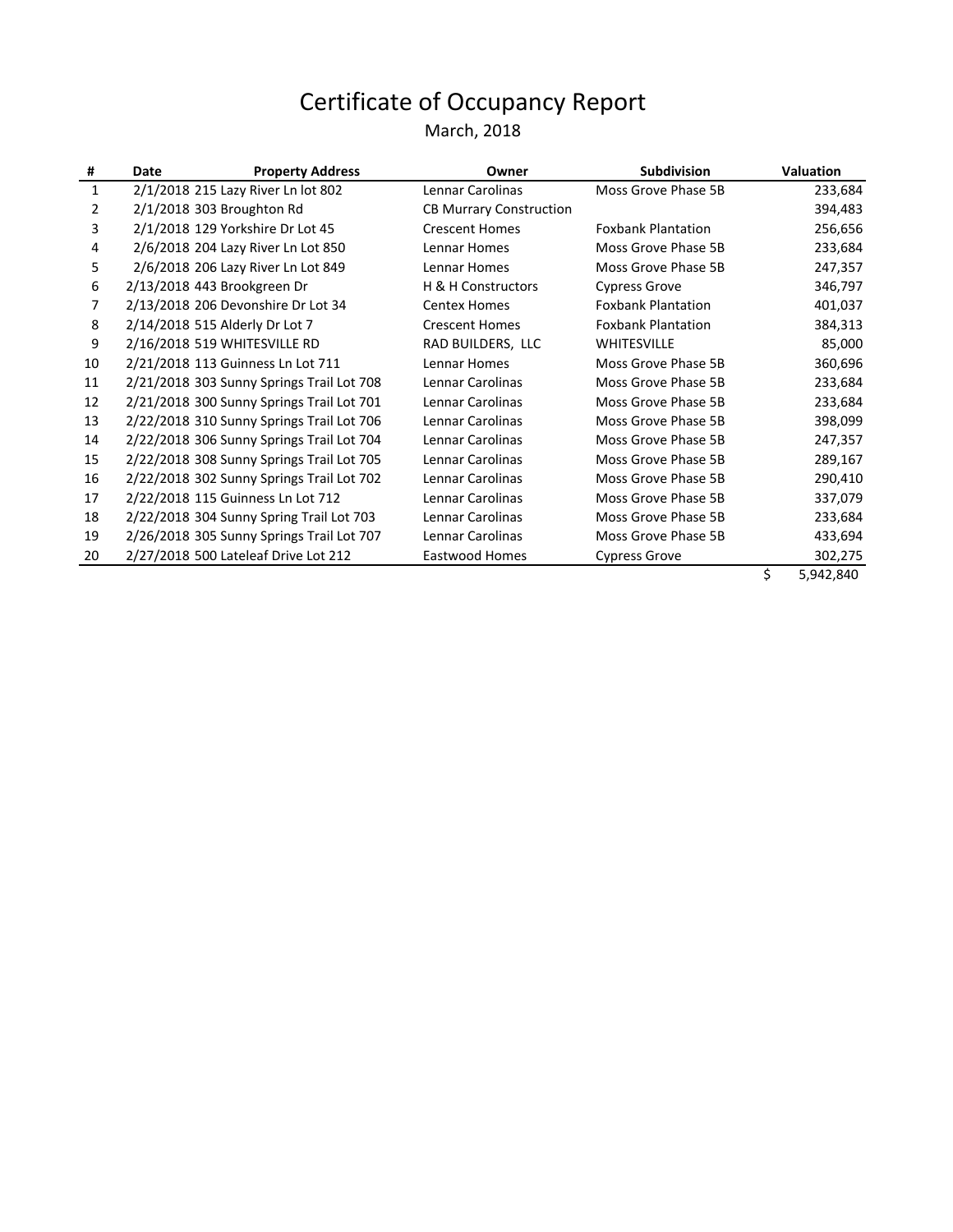#### April, 2018

| #  | Date | <b>Property Address</b>                  | Owner                        | <b>Subdivision</b>        | <b>Valuation</b> |
|----|------|------------------------------------------|------------------------------|---------------------------|------------------|
| 1  |      | 4/3/2018 404 Ambergate Ln Lot 54         | Sabal Homes                  | <b>Foxbank Plantation</b> | 383,635          |
| 2  |      | 4/3/2018 401 Ambergate Ln Lot 37         | Sabal Homes, LLC             | <b>Foxbank Plantation</b> | 404,653          |
| 3  |      | 4/4/2018 148 Guinness Ln Lot 741         | Lennar Carolinas             | Moss Grove Phase 5B       | 201,479          |
| 4  |      | 4/9/2018 235 Lazy River Ln Lot 812       | Lennar Homes                 | Moss Grove Phase 5B       | 290,410          |
| 5. |      | 4/10/2018 224 RED LEAF BLVD              | Crescent Homes SC, LLC       | <b>FOXBANK PLANTATION</b> | 408,495          |
| 6  |      | 4/10/2018 200 Warren St                  | <b>Rad Builders</b>          |                           | 261,030          |
| 7  |      | 4/13/2018 159 Guinness Ln Lot 732        | Lennar Carolinas             | Moss Grove Phase 5B       | 246,792          |
| 8  |      | 4/13/2018 269 Swamp Creek Lot 718        | Lennar Carolinas             | Moss Grove Phase 5B       | 288,150          |
| 9  |      | 4/16/2018 218 Lazy River Ln Lot 845      | Lennar Carolinas             | Moss Grove Phase 5B       | 290,410          |
| 10 |      | 4/16/2018 111 Lakestone Rd Lot 813       | Lennar Homes                 | Moss Grove Phase 5B       | 340,243          |
| 11 |      | 4/17/2018 105 Lakestone Rd lot 815       | Lennar Carolinas             | Moss Grove Phase 5B       | 359,566          |
| 12 |      | 4/17/2018 260 Swamp Creek Ln Lot 724     | Lennar Homes                 | Moss Grove Phase 5B       | 350,865          |
| 13 |      | 4/20/2018 318 Silverleaf Lane Lot 140    | Eastwood                     | <b>Cypress Grove</b>      | 359,227          |
| 14 |      | 4/20/2018 338 Silverleaf Ln Lot 150      | Eastwood                     | Cypress Grove             | 303,292          |
| 15 |      | 4/23/2018 301 Sunny Spring Trail Lot 709 | Lennar Carolinas             | Moss Grove Phase 5B       | 246,792          |
| 16 |      | 4/23/2018 441 Brookgreen Dr Lot 19       | <b>H</b> H Constructors      | <b>Cypress Grove</b>      | 325,440          |
| 17 |      | 4/23/2018 104 RED LEAF BLVD              | <b>Crescent Homes SC LLC</b> | <b>FOXBANK PLANTATION</b> | 410,868          |
| 18 |      | 4/25/2018 539 Alderly Dr Lot 14          | Crescent Homes SC, LLC       | <b>Foxbank Plantation</b> | 233,458          |
| 19 |      | 4/26/2018 262 Swamp Creek Ln Lot 725     | Lennar Carolinas             | Moss Grove Phase 5B       | 346,006          |
| 20 |      | 4/26/2018 120 Yorkshire Dr Lot 87        | <b>Crescent Homes</b>        | <b>Foxbank Plantation</b> | 299,676          |

 $$ 6,350,487$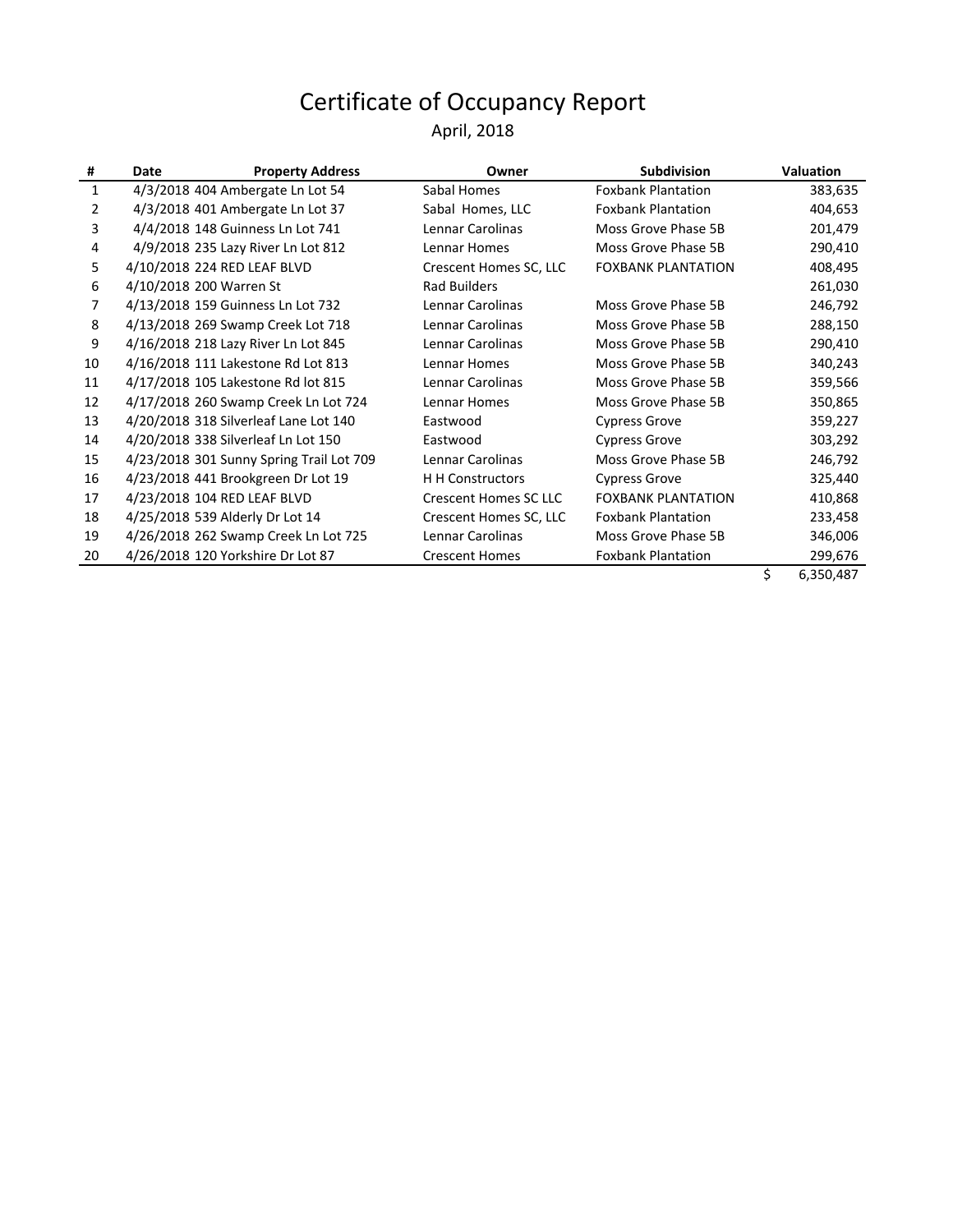#### May, 2018

| #  | Date | <b>Property Address</b>                    | Owner                       | <b>Subdivision</b>        | <b>Valuation</b> |
|----|------|--------------------------------------------|-----------------------------|---------------------------|------------------|
| 1  |      | 5/2/2018 129 George St Lot 3               | <b>Habitat for Humanity</b> |                           | 212,553.00       |
| 2  |      | 5/3/2018 527 Lateleaf Dr Lot 224           | H H Constructors            | <b>Cypress Grove</b>      | 352,221.00       |
| 3  |      | 5/3/2018 142 Guinness Ln Lot 744           | Lennar Carolinas            | Moss Grove Phase 5B       | 233,684.00       |
| 4  |      | 5/4/2018 103 Bass Ln                       | <b>RAD Builders</b>         |                           | 219,333.00       |
| 5  |      | 5/8/2018 150 Foxbank Plantation Blvd Lot 1 | <b>Crescent Homes</b>       | <b>Foxbank Plantation</b> | 334,593.00       |
| 6  |      | 5/10/2018 266 Swamp Creek Ln lot 727       | Lennar Carolinas            | Moss Grove Phase 5B       | 340,243.00       |
| 7  |      | 5/10/2018 109 Yorkshire Dr Lot 55          | Crescent Homes SC, LLC      | <b>Foxbank Plantation</b> | 298,092.00       |
| 8  |      | 5/11/2018 133 Yorkshire Dr Lot 43          | <b>Crescent Homes</b>       | <b>Foxbank Plantation</b> | 298,240.00       |
| 9  |      | 5/11/2018 433 Brookgreen Dr Lot 15         | <b>H H Constructors</b>     | <b>Cypress Grove</b>      | 298,207.00       |
| 10 |      | 5/11/2018 272 Swamp Creek Ln Lot 748       | Lennar Carolinas            | Moss Grove Phase 5B       | 246,792.00       |
| 11 |      | 5/11/2018 140 Guinness Ln Lot 745          | Lennar Carolinas            | Moss Grove Phase 5B       | 289,167.00       |
| 12 |      | 5/14/2018 318 Hickorywood Dr               | Amanda Lynn Wilson          | Shannonwood               | 3,200.00         |
| 13 |      | 5/14/2018 232 Weeping Cypress              | Eastwood                    | <b>Cypress Grove</b>      | 226,565.00       |
| 14 |      | 5/15/2018 105 Winter St                    | Greg Zett                   |                           | 215,265.00       |
| 15 |      | 5/15/2018 163 Guinness Ln Lot 734          | Lennar Carolinas            | Moss Grove Phase 5B       | 288,150.00       |
| 16 |      | 5/15/2018 152 Guinness Ln Lot 739          | Lennar Carolinas            | Moss Grove Phase 5B       | 233,684.00       |
| 17 |      | 5/15/2018 555 Alderly Dr Lot 21            | Crescent Homes SC, LLC      | <b>Foxbank Plantation</b> | 325,666.00       |
| 18 |      | 5/16/2018 278 Swamp Creek Ln Lot 751       | Lennar Carolinas            | Moss Grove Phase 5B       | 445,107.00       |
| 19 |      | 5/16/2018 261 Swamp Creek Ln Lot 722       | <b>Lennar Homes</b>         | Moss Grove Phase 5B       | 337,079.00       |
| 20 |      | 5/18/2018 241 Weeping Cypress Dr Lot 39    | Eastwood                    | <b>Cypress Grove</b>      | 282,952.00       |
| 21 |      | 5/21/2018 416 Ambergate Ln Lot 51          | Sabal Homes, LLC            | <b>Foxbank Plantation</b> | 318,773.00       |
| 22 |      | 5/21/2018 532 Alderly Dr Lot 74            | Crescent Homes SC, LLC      | <b>Foxbank Plantation</b> | 330,977.00       |
| 23 |      | 5/21/2018 422 Ambergate Ln Lot 48          | Sabal Homes, LLC            | <b>Foxbank Plantation</b> | 337,192.00       |
| 24 |      | 5/23/2018 542 Alderly Dr Lot 79            | Crescent Homes SC, LLC      | <b>Foxbank Plantation</b> | 335,158.00       |
| 25 |      | 5/23/2018 138 Guinness Ln Lot 746          | <b>Lennar Carolinas</b>     | Moss Grove Phase 5B       | 289,167.00       |
| 26 |      | 5/24/2018 164 Guinness Ln Lot 735          | Lennar Carolinas            | Moss Grove Phase 5B       | 289,167.00       |
| 27 |      | 5/24/2018 500 Hidden Branch Ln Lot 758     | Lennar Carolinas            | Moss Grove Phase 5B       | 436,632.00       |
| 28 |      | 5/24/2018 144 Guinness Ln Lot 743          | Lennar Carolinas            | Moss Grove Phase 5B       | 462,283.00       |
| 29 |      | 5/24/2018 450 Birchwood Dr                 | Yes Homesales, LLC          | Shannonwood               | 1,600.00         |
| 30 |      | 5/29/2018 117 Yorkshire Dr Lot 51          | <b>Crescent Homes</b>       | <b>Foxbank Plantation</b> | 256,656.00       |
| 31 |      | 5/30/2018 559 Alderly Dr Lot 23            | Crescent Homes SC, LLC      | 197-13-02-062             | 233,458.00       |
| 32 |      | 5/30/2018 263 Swamp Creek Lot 721          | <b>Lennar Carolinas</b>     | Moss Grove Phase 5B       | 359,566.00       |
| 33 |      | 5/31/2018 332 Silverleaf Lane Lot 147      | Eastwood                    | <b>Cypress Grove</b>      | 423,637.00       |

9,555,059.00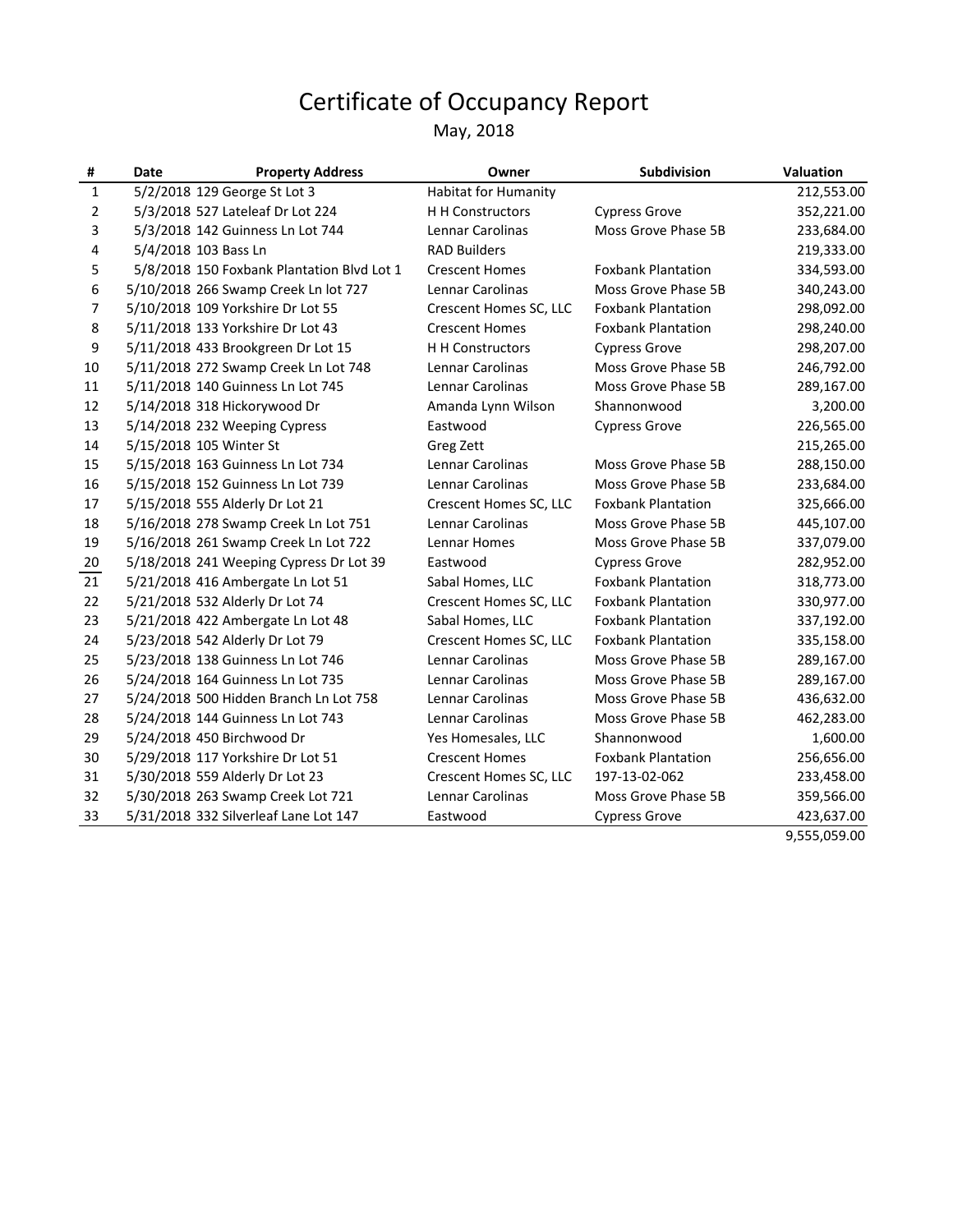#### June, 2018

| #  | Date | <b>Property Address</b>               | Owner                  | <b>Subdivision</b>        | <b>Valuation</b> |
|----|------|---------------------------------------|------------------------|---------------------------|------------------|
| 1  |      | 6/1/2018 160 Guinness Ln Lot 737      | Lennar Carolinas       | Moss Grove Phase 5B       | 233,684          |
| 2  |      | 6/1/2018 331 Hickorywood Dr           | <b>Yes Communities</b> | Shannonwood               | 1,600            |
| 3  |      | 6/1/2018 403 Ambergate Ln Lot 38      | Sabal Homes, LLC       | <b>Foxbank Plantation</b> | 474,826          |
| 4  |      | 6/5/2018 423 Ambergate Ln Lot 47      | Sabal Homes, LLC       | <b>Foxbank Plantation</b> | 300,467          |
| 5  |      | 6/5/2018 421 Ambergate Ln Lot 46      | Sabal Homes, LLC       | <b>Foxbank Plantation</b> | 369,736          |
| 6  |      | 6/5/2018 265 Swamp Creek Ln Lot 720   | Lennar Carolinas       | Moss Grove Phase 5B       | 340,243          |
| 7  |      | 6/5/2018 113 Carolina Ave             | <b>Rad Builders</b>    |                           | 169,500          |
| 8  |      | 6/6/2018 121 Guinness Ln Lot 715      | Lennar Carolinas       | Moss Grove Phase 5B       | 369,510          |
| 9  |      | 6/6/2018 123 Guinness Ln Lot 716      | Lennar Carolinas       | Moss Grove Phase 5B       | 346,006          |
| 10 |      | 6/7/2018 506 Hidden Branch Ln Lot 761 | Lennar Carolinas       | Moss Grove Phase 5B       | 337,079          |
| 11 |      | 6/8/2018 273 Swamp Creek Ln Lot 756   | Lennar Carolinas       | Moss Grove Phase 5B       | 233,684          |
| 12 |      | 6/14/2018 156 Guinness Ln Lot 738     | Lennar Carolinas       | Moss Grove Phase 5B       | 337,079          |
| 13 |      | 6/14/2018 540 Alderly Dr Lot 78       | Crescent Homes SC, LLC | <b>Foxbank Plantation</b> | 266,793          |
| 14 |      | 6/15/2018 547 Pendleton Ave Lot 12    | <b>Crescent Homes</b>  | <b>Foxbank Plantation</b> | 367,928          |
| 15 |      | 6/15/2018 603 Cedarwood Ct            | <b>Yes Communities</b> | Shannonwood               | 1,600            |
| 16 |      | 6/19/2018 512 Lateleaf Drive Lot 206  | Samantha Bumgarner     | <b>Cypress Grove</b>      | 463,300          |
| 17 |      | 6/19/2018 333 Hickorywood Dr          | Dora Driggers          | Shannonwood               | 3,200            |
| 18 |      | 6/20/2018 538 Alderly Dr Lot 77       | Crescent Homes SC, LLC | <b>Foxbank Plantation</b> | 366,007          |
| 19 |      | 6/20/2018 162 Guinness Ln Lot 736     | Lennar Carolinas       | Moss Grove Phase 5B       | 233,684          |
| 20 |      | 6/22/2018 507 Lateleaf Drive Lot 215  | Samantha Bumgarner     | <b>Cypress Grove</b>      | 478,668          |
| 21 |      | 6/22/2018 515 Lateleaf Drive Lot 218  | Samantha Bumgarner     | <b>Cypress Grove</b>      | 342,955          |
| 22 |      | 6/25/2018 113 Yorkshire Dr Lot 53     | <b>Crescent Homes</b>  | <b>Foxbank Plantation</b> | 282,420          |
| 23 |      | 6/26/2018 320 Silverleaf Lane Lot 141 | Samantha Bumgarner     | <b>Cypress Grove</b>      | 269,849          |
| 24 |      | 6/26/2018 538 Pendleton Dr Lot 22     | Crescent Homes SC, LLC | <b>Foxbank Plantation</b> | 395,048          |

6,984,866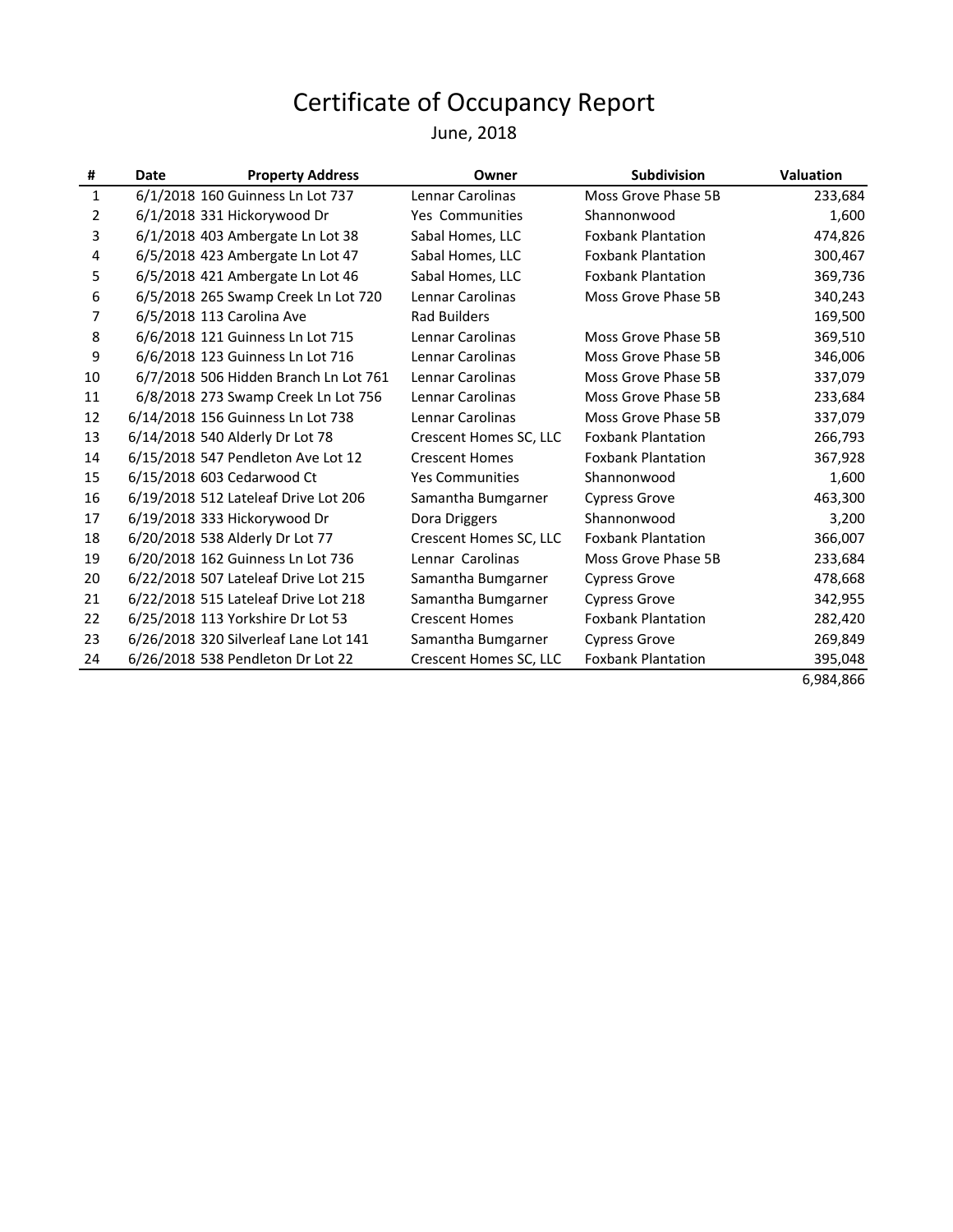#### July, 2018

| $\mathbf{1}$<br>7/2/2018 127 George St<br><b>Habitat for Humanity</b><br>7/3/2018 512 Hidden Branch Ln Lot 763<br>Lennar Carolinas<br>Moss Grove Phase 5B<br>2<br>7/5/2018 524 PENDLETON DR<br>3<br>Crescent Homes SC, LLC<br><b>FOXBANK PLANTATION</b><br>7/5/2018 237 RedLeaf Blvd Lot 13<br>Crescent Homes SC, LLC<br><b>Foxbank Plantation</b><br>4<br>7/9/2018 510 Hidden Branch Ln Lot 762<br>Lennar Carolinas<br>Moss Grove Phase 5B<br>5<br>7/11/2018 418 Ambergate Ln Lot 50<br>Sabal Homes, LLC<br><b>Foxbank Plantation</b><br>6<br>7/16/2018 407 Ambergate Ln Lot 40<br><b>Foxbank Plantation</b><br>Sabal Homes, LLC<br>7<br>7/17/2018 200 Swamp Creek Ln Lot 459<br>8<br>Lennar Carolinas<br>Moss Grove Phase 5B<br>7/18/2018 322 Silverleaf Lane Lot 142<br>9<br><b>Eastwood Homes</b><br><b>Cypress Grove</b><br>7/18/2018 280 Swamp Creek Ln Lot 752<br>Moss Grove Phase 5B<br>Lennar Carolinas<br>10 | <b>Valuation</b> |
|------------------------------------------------------------------------------------------------------------------------------------------------------------------------------------------------------------------------------------------------------------------------------------------------------------------------------------------------------------------------------------------------------------------------------------------------------------------------------------------------------------------------------------------------------------------------------------------------------------------------------------------------------------------------------------------------------------------------------------------------------------------------------------------------------------------------------------------------------------------------------------------------------------------------|------------------|
|                                                                                                                                                                                                                                                                                                                                                                                                                                                                                                                                                                                                                                                                                                                                                                                                                                                                                                                        | 194,812          |
|                                                                                                                                                                                                                                                                                                                                                                                                                                                                                                                                                                                                                                                                                                                                                                                                                                                                                                                        | 290,410          |
|                                                                                                                                                                                                                                                                                                                                                                                                                                                                                                                                                                                                                                                                                                                                                                                                                                                                                                                        | 410,077          |
|                                                                                                                                                                                                                                                                                                                                                                                                                                                                                                                                                                                                                                                                                                                                                                                                                                                                                                                        | 352,899          |
|                                                                                                                                                                                                                                                                                                                                                                                                                                                                                                                                                                                                                                                                                                                                                                                                                                                                                                                        | 233,684          |
|                                                                                                                                                                                                                                                                                                                                                                                                                                                                                                                                                                                                                                                                                                                                                                                                                                                                                                                        | 279,449          |
|                                                                                                                                                                                                                                                                                                                                                                                                                                                                                                                                                                                                                                                                                                                                                                                                                                                                                                                        | 348,266          |
|                                                                                                                                                                                                                                                                                                                                                                                                                                                                                                                                                                                                                                                                                                                                                                                                                                                                                                                        | 303,970          |
|                                                                                                                                                                                                                                                                                                                                                                                                                                                                                                                                                                                                                                                                                                                                                                                                                                                                                                                        | 269,392          |
|                                                                                                                                                                                                                                                                                                                                                                                                                                                                                                                                                                                                                                                                                                                                                                                                                                                                                                                        | 468,837          |
| 7/19/2018 277 Swamp Creek Ln Lot 754<br>Lennar Carolinas<br>Moss Grove Phase 5B<br>11                                                                                                                                                                                                                                                                                                                                                                                                                                                                                                                                                                                                                                                                                                                                                                                                                                  | 359,566          |
| 7/20/2018 115 Jenkins St<br><b>Habitat for Humanity</b><br>12                                                                                                                                                                                                                                                                                                                                                                                                                                                                                                                                                                                                                                                                                                                                                                                                                                                          | 167,754          |
| 7/23/2018 502 Hidden Branch Ln Lot 759<br>Lennar Carolinas<br>Moss Grove Phase 5B<br>13                                                                                                                                                                                                                                                                                                                                                                                                                                                                                                                                                                                                                                                                                                                                                                                                                                | 378,550          |
| 7/25/2018 504 Hidden Branch Ln Lot 760<br>Lennar Carolinas<br>Moss Grove Phase 5B<br>14                                                                                                                                                                                                                                                                                                                                                                                                                                                                                                                                                                                                                                                                                                                                                                                                                                | 439,005          |
| 7/25/2018 275 Swamp Creek Lot 755<br>Lennar Carolinas<br>Moss Grove Phase 5B Phase 5B<br>15                                                                                                                                                                                                                                                                                                                                                                                                                                                                                                                                                                                                                                                                                                                                                                                                                            | 463,978          |
| 7/26/2018 150 Guinness Ln Lot 740<br>Lennar Carolinas<br>Moss Grove Phase 5B<br>16                                                                                                                                                                                                                                                                                                                                                                                                                                                                                                                                                                                                                                                                                                                                                                                                                                     | 369,171          |
| 7/27/2018 113 Foxbank Plant Blvd Suite C<br>Cornerstone Company<br><b>Foxbank Plantation</b><br>17                                                                                                                                                                                                                                                                                                                                                                                                                                                                                                                                                                                                                                                                                                                                                                                                                     | 97,515           |
| 7/27/2018 545 Pendleton Dr Lot 11<br><b>Foxbank Plantation</b><br>Crescent Homes SC, LLC<br>18                                                                                                                                                                                                                                                                                                                                                                                                                                                                                                                                                                                                                                                                                                                                                                                                                         | 357,080          |
| 7/30/2018 561 Alderly Dr Lot 24<br>Crescent Homes SC, LLC<br><b>Foxbank Plantation</b><br>19                                                                                                                                                                                                                                                                                                                                                                                                                                                                                                                                                                                                                                                                                                                                                                                                                           | 353,238          |
| 7/30/2018 111 Guinness Ln Lot 710<br>Lennar Carolinas<br>Moss Grove Phase 5B<br>20                                                                                                                                                                                                                                                                                                                                                                                                                                                                                                                                                                                                                                                                                                                                                                                                                                     | 233,684          |
| 7/30/2018 139 Guinness Ln Lot 730<br>Lennar Carolinas<br>Moss Grove Phase 5B<br>21                                                                                                                                                                                                                                                                                                                                                                                                                                                                                                                                                                                                                                                                                                                                                                                                                                     | 233,684          |
| 7/30/2018 136 Guinness Ln Lot 747<br>Lennar Carolinas<br>Moss Grove Phase 5B<br>22                                                                                                                                                                                                                                                                                                                                                                                                                                                                                                                                                                                                                                                                                                                                                                                                                                     | 494,940          |
| 7/31/2018 274 Swamp Creek Ln Lot 749<br>Lennar Carolinas<br>Moss Grove Phase 5Bve<br>23                                                                                                                                                                                                                                                                                                                                                                                                                                                                                                                                                                                                                                                                                                                                                                                                                                | 481,606          |

\$ 7,581,567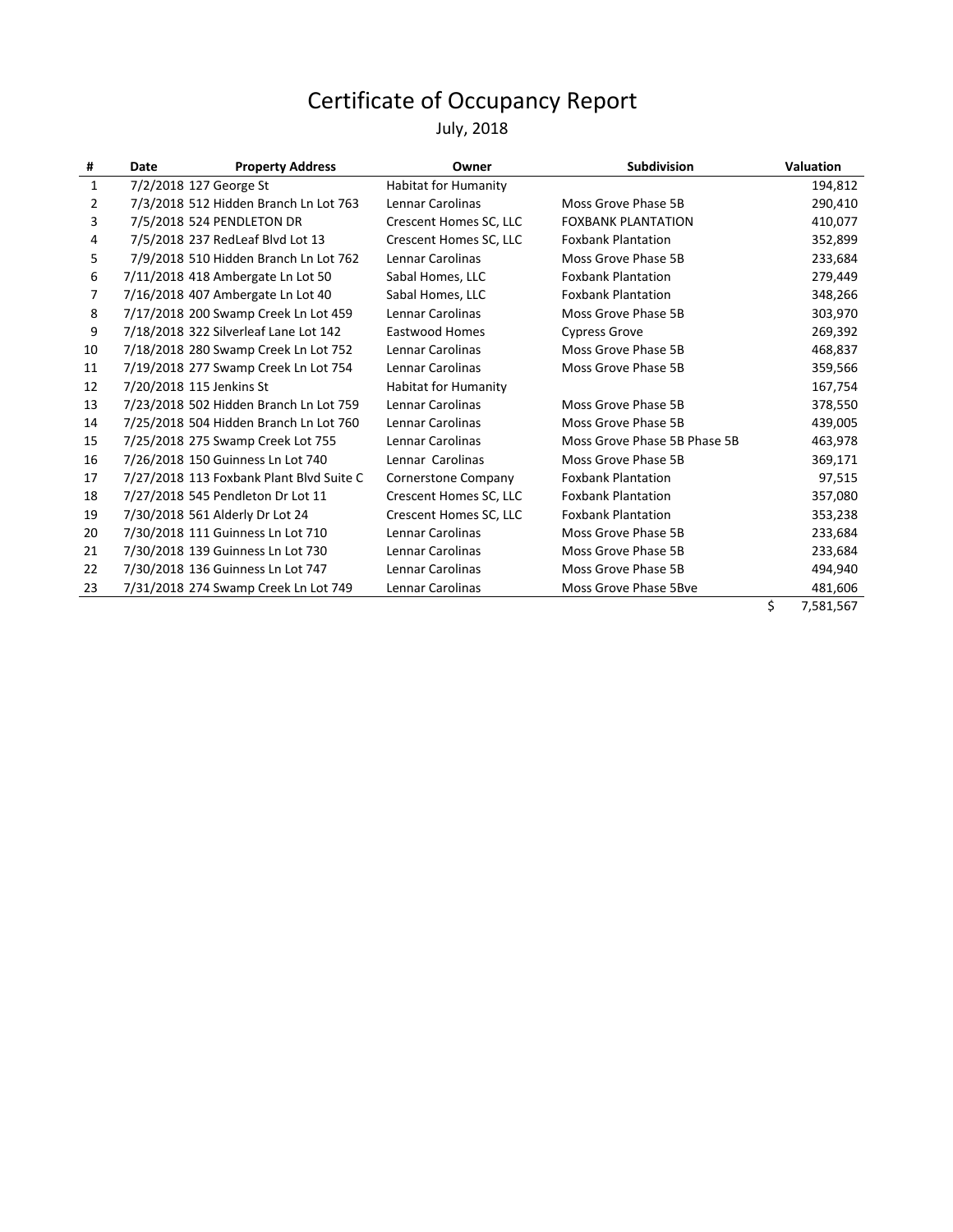August, 2018

| #            | Date    | <b>Property Address</b>   | Owner                     | <b>Subdivision</b>               | <b>Valuation</b> |
|--------------|---------|---------------------------|---------------------------|----------------------------------|------------------|
| $\mathbf{1}$ | 8/7/18  | 102 O'Carroll St          | RAD Builders, LLC         |                                  | \$219,333.00     |
| 2            | 8/9/18  | 513 Lateleaf Drive        | Samantha Bumgarner        | <b>Cypress Grove</b>             | \$302,275.00     |
| 3            | 8/9/18  | 330 Silverleaf Lane       | Samantha Bumgarner        | <b>Cypress Grove</b>             | \$375,047.00     |
| 4            | 8/10/18 | 115 Yorkshire Dr          | Crescent Homes SC, LLC    | <b>Foxbank Plantation</b>        | \$264,340.00     |
| 5            | 8/10/18 | 227 FIRST ST              | <b>Grace Salon Suites</b> | MAIN STREET - HWY 17-A TO HWY 52 | \$30,000.00      |
| 6            | 8/13/18 | 126 Yorkshire Dr          | Crescent Homes, SC LLC    | <b>Foxbank Plantation</b>        | \$256,656.00     |
|              | 8/16/18 | 248 Weeping Cypress Drive | Samantha Bumgarner        | <b>Cypress Grove</b>             | \$288,715.00     |
| 8            | 8/16/18 | 547 Alderly Dr            | Crescent Homes SC, LLC    | <b>Foxbank Plantation</b>        | \$353,238.00     |
| 9            | 8/21/18 | 510 HILL ST               | Santee Home Builders      | <b>MITTEN PARK &amp; TERRACE</b> | \$212,440.00     |
| 10           | 8/24/18 | 259 Swamp Creek           | Lennar Carolinas          | Moss Grove Phase 5B              | \$360,696.00     |
| 11           | 8/24/18 | 137 Guinness Ln           | Lennar Carolinas          | Moss Grove Phase 5B              | \$346,006.00     |
| 12           | 8/27/18 | 106 Guinness Ln           | Lennar Carolinas          | Moss Grove Phase 5B              | \$233,684.00     |
| 13           | 8/27/18 | 334 Silverleaf Ln         | Samantha Bumgarner        | <b>Cypress Grove</b>             | \$288,715.00     |
| 15           | 8/28/18 | 530 Alderly Dr            | Crescent Homes SC, LLC    | <b>Foxbank Plantation</b>        | \$238,065.00     |
| 16           | 8/28/18 | 113 Foxbank Plantation    | Jay Goldsmith             |                                  | \$299,163.00     |
| 17           | 8/30/18 | 264 Swamp Creek Ln        | Lennar Carolinas          | Moss Grove Phase 5B              | \$369,510.00     |
| 18           | 8/30/18 | 279 Swamp Creek Ln        | Lennar Carolinas          | Moss Grove Phase 5B              | \$384,652.00     |
| 19           | 8/30/18 | 146 Guinness Ln           | Lennar Carolinas          | Moss Grove                       | \$340,243.00     |
| 20           | 8/31/18 | 100 Lakestone Rd          | Lennar Carolinas          | Moss Grove Phase 5B              | \$289,167.00     |
|              |         |                           |                           |                                  | ¢.<br>5 451 945  |

\$ 5,451,945